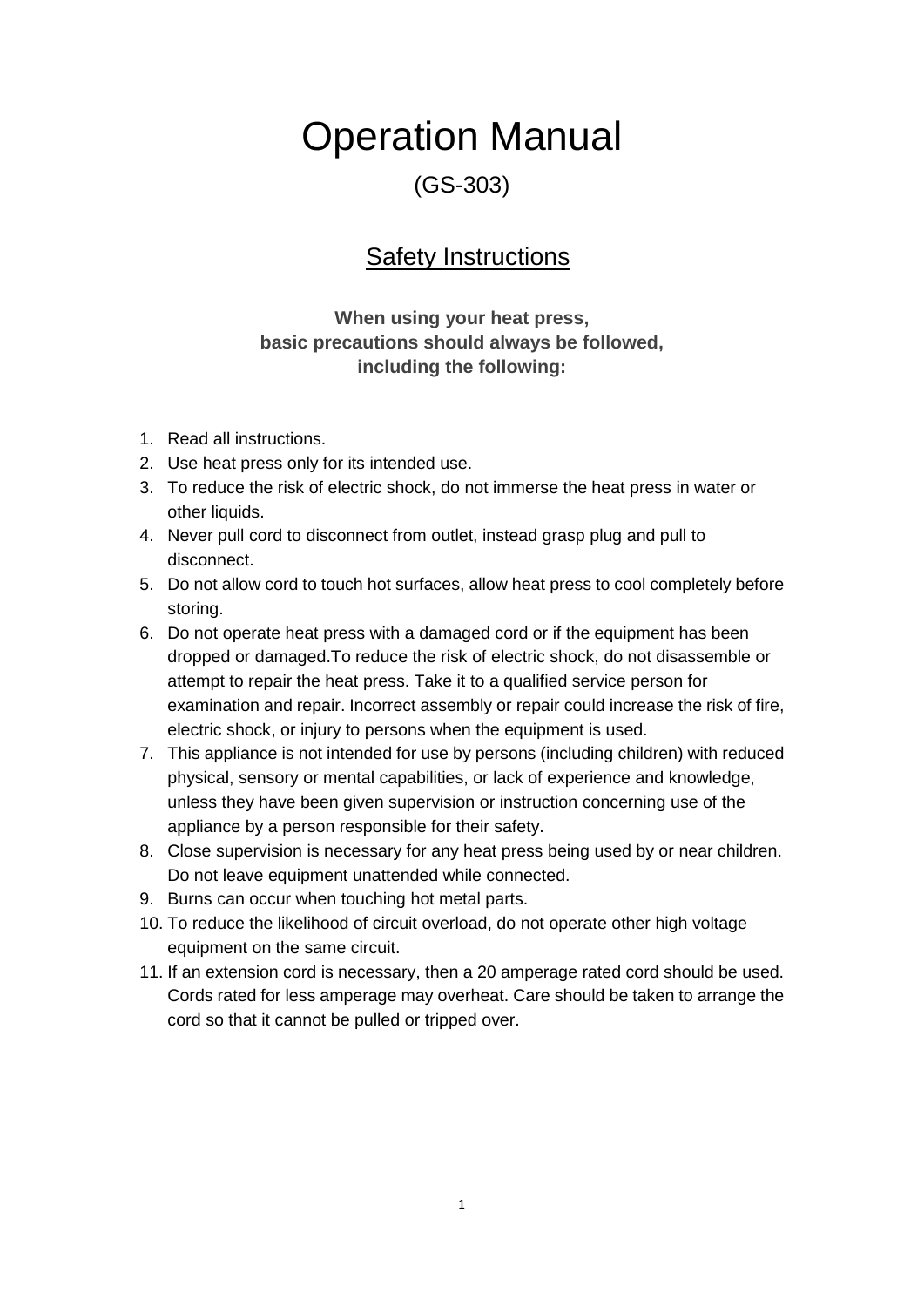## Technical Parameters



| Model:             | GS-303                              |
|--------------------|-------------------------------------|
| Heater Size:       | 16"×20" (406×508mm)                 |
| Power(120volt)     | 1800W/16.4Amps                      |
| Power(240volt)     | 1800W/8.2Amps                       |
| Temperature Range: | Max.221 $\degree$ C/430 $\degree$ F |
| Time Range:        | 0~999S                              |
| Machine Size:      | 64×43×53cm                          |
| Packing Size:      | 73cm*49cm*56cm                      |
| Packing Weight:    | 46Kg                                |
| Net weight:        | 42Kg                                |
| Certificate:       | CE, FCC                             |
| Warranty:          | One year on whole machine           |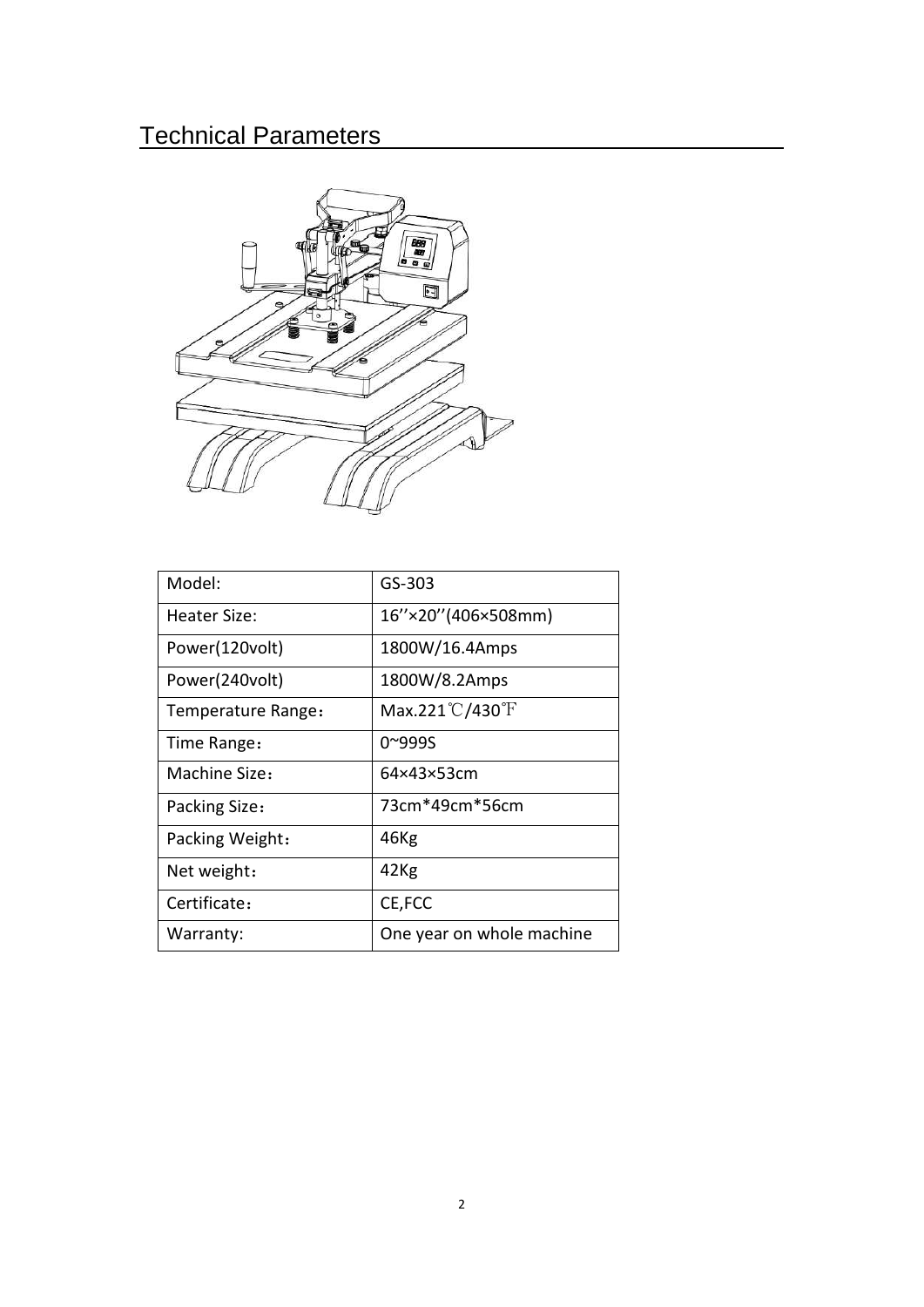### **Machine View**



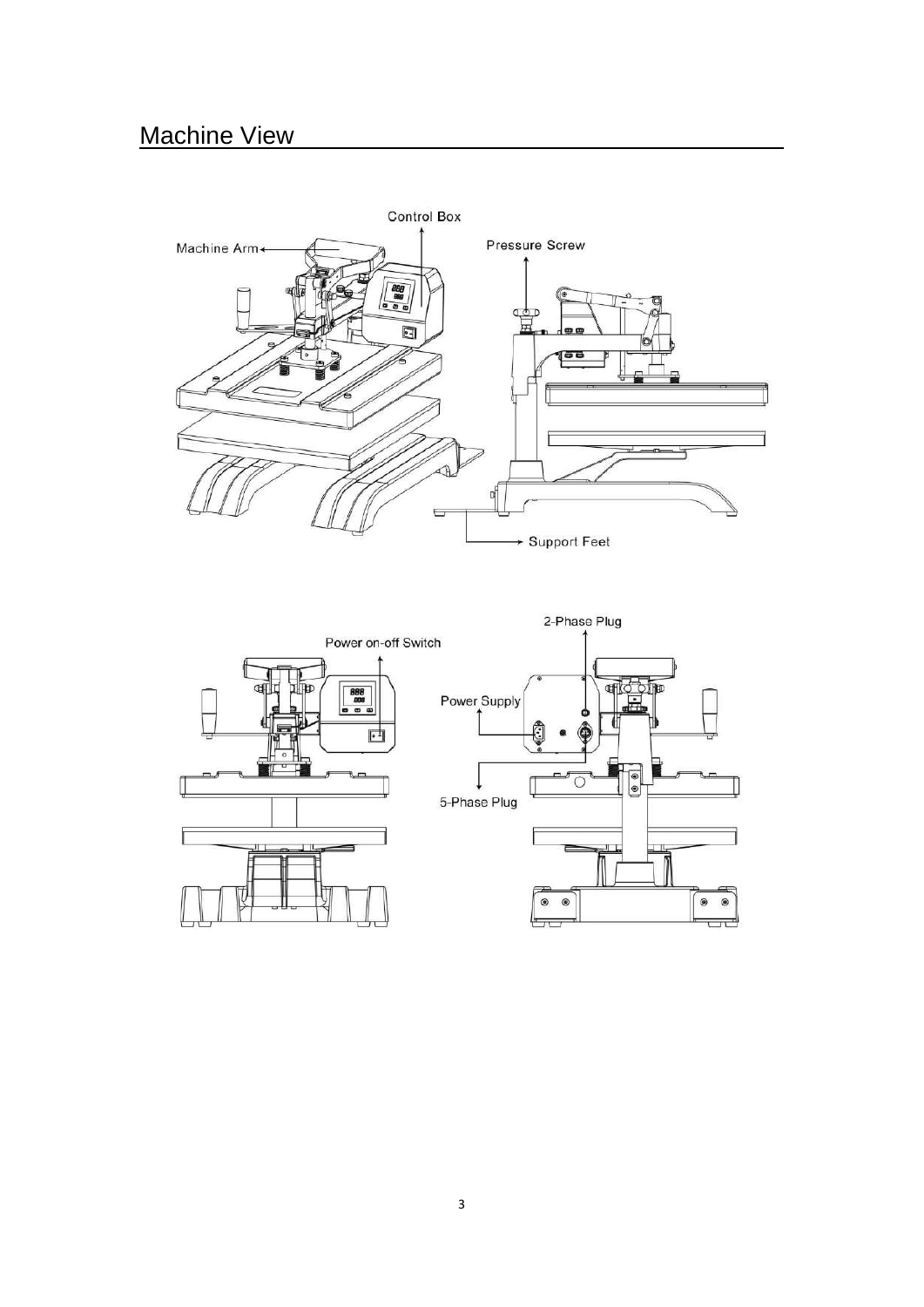#### Control Panel Guide

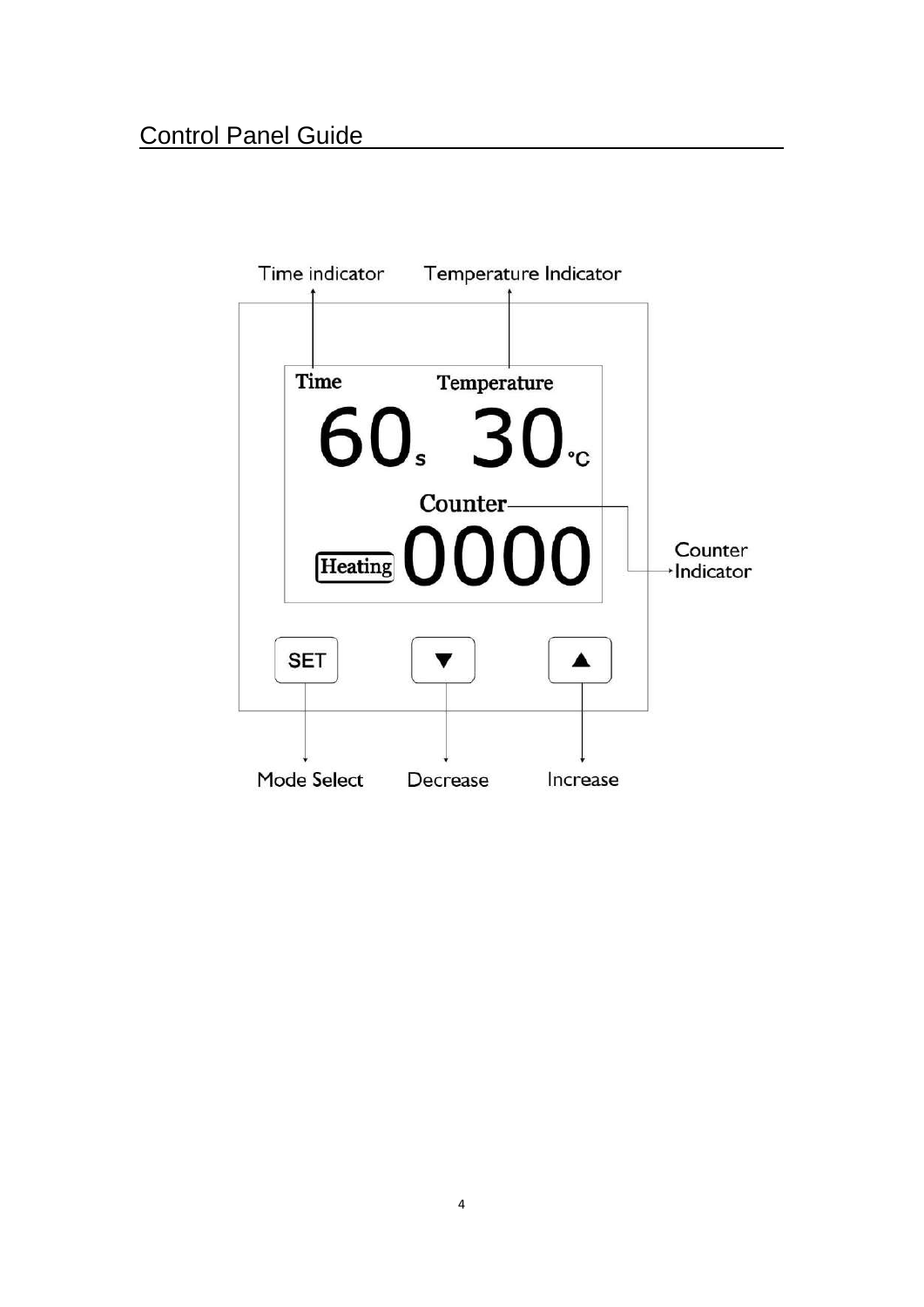#### **Operation Instructions**

### 1.Assemble The Control Box

| 1.1 Take out control box<br>from packing foam, put<br>control box onto the<br>machine arm. | 1.2 Use 4 fast screw to fix<br>the control box onto the<br>machine arm. | Connecting 5-phase<br>1.3<br>avaiation plug.                       |
|--------------------------------------------------------------------------------------------|-------------------------------------------------------------------------|--------------------------------------------------------------------|
|                                                                                            |                                                                         |                                                                    |
| 1.4<br>Connecting<br>2-phase<br>avaiation plug.                                            | 1.5 Fix support feet onto the<br>machine base.                          | 1.6 Bind the power cord<br>together with 5-phase<br>aviation plug. |
|                                                                                            |                                                                         |                                                                    |

#### **CAUTION:**

- Support feet must be assembled onto the machine base,which can prevent machine from turning over once heat platen swing away (Fig 1.5).
- Bind power cord together with 5-phase aviation plug with velcro tape,which can prevent power cord from touching heat platen during machine use. (Fig 1.6)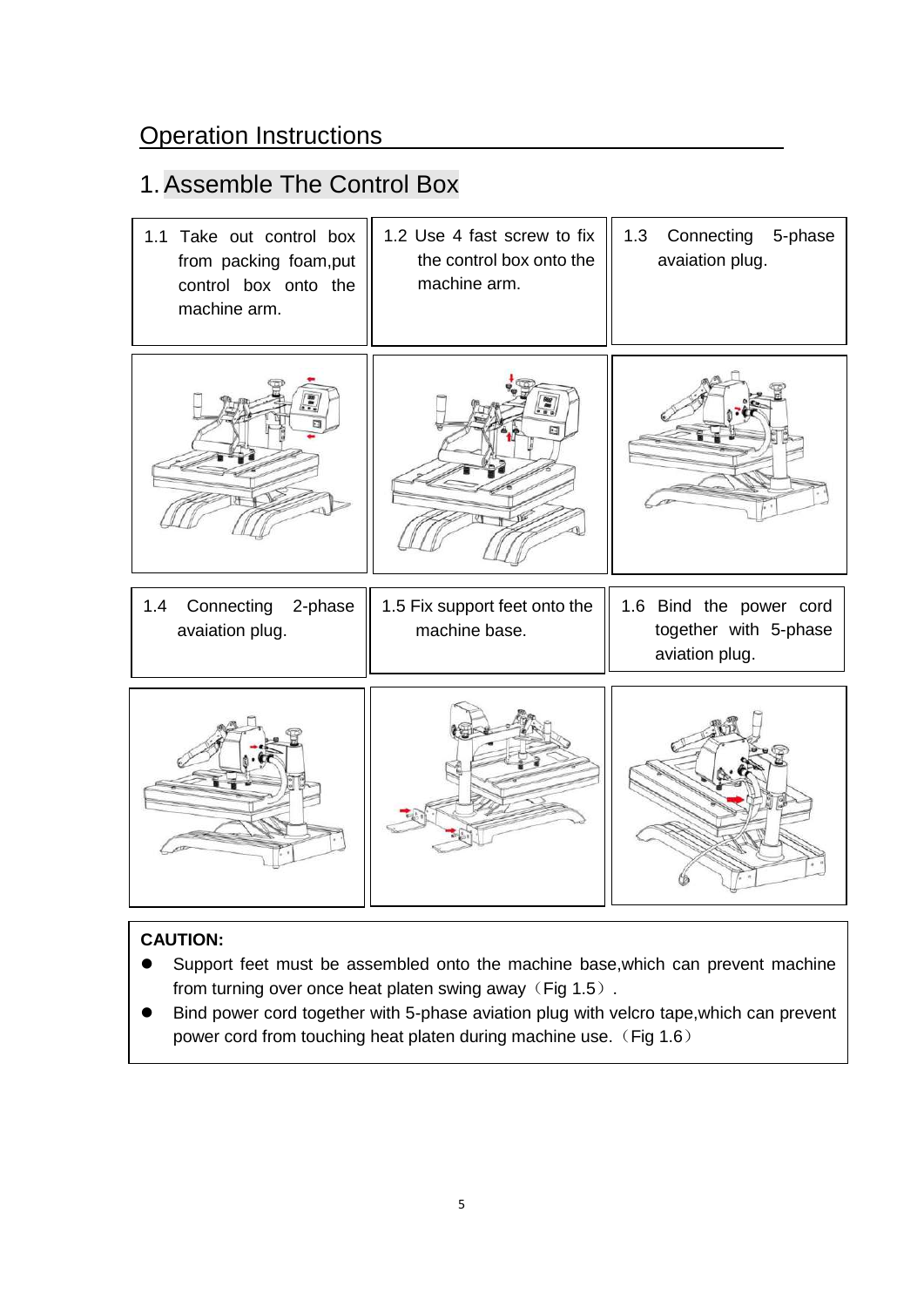## 1.Connecting the System

| 2.1<br>Connect the power cord into a<br>properly grounded electrical outlet<br>with a sufficient amperage rating.                                                            | <b>2.2 VOLTAGE</b><br>120 Volt - The GS-303 requires a full 20<br>amp grounded circuit for 120 volt<br>operation.<br>240 Volt - The GS-303 requires a full 10<br>amp grounded circuit for 240 volt<br>operation. |
|------------------------------------------------------------------------------------------------------------------------------------------------------------------------------|------------------------------------------------------------------------------------------------------------------------------------------------------------------------------------------------------------------|
| 2.3 EXTENSION CORDS If used, should<br>be as short as possible and not less than<br>12 gauge. Heavy duty cords are<br>recommended.                                           | 2.4 CIRCUITS that have less than 15 amps or<br>that have other high demand equipment or<br>appliances (especially more than one heat<br>seal machine) plugged in, should not be used.                            |
| <b>NOTE:</b> If the supply cord is damaged, it<br>must be replaced by the<br>manufacturer, its service agent or<br>a similarly qualified person in<br>order to avoid hazard. | <b>CAUTION:</b><br>Failure to follow these instructions will cause:<br>Erratic controller functions.<br>1)<br>Inaccurate displays and slow heat-up.<br>2)<br>The circuit breaker to disengage.<br>3)             |

### 3.Turn On the System

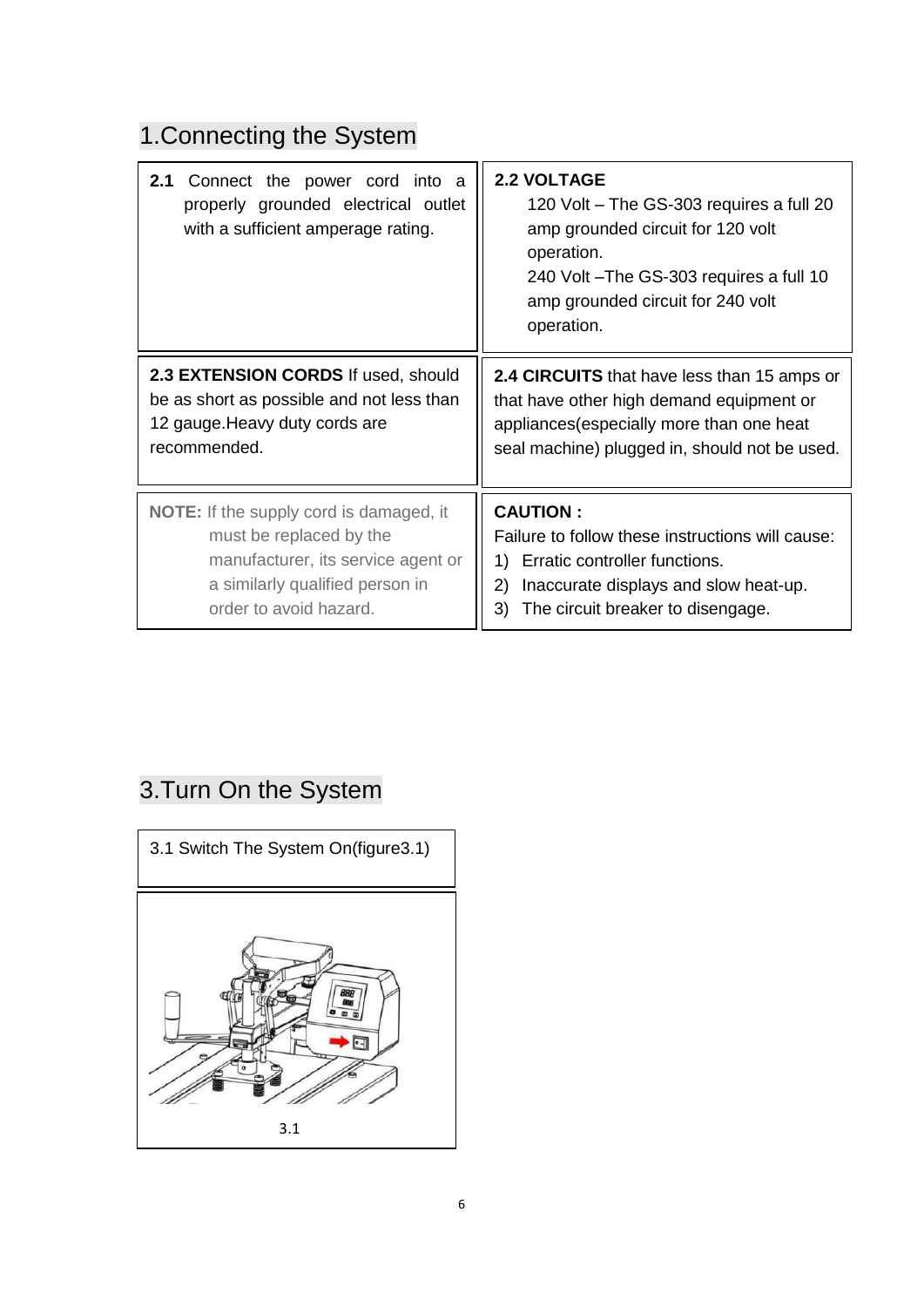#### 4.Adjusting the Temperature

4.1 Press the "set" button once time. "Temperature" lights and "Setting" lights will illuminate at same time, press the "up" and "down" button to set target start temperature (see figure 4.1)



#### 5.Adjusting the Time

5.1 Once you have adjusted the temperature, press the "set" button again. "Time" lights located in the display will illuminate. (see figure 5.1)

5.2 Next, press the "up" and "down" button to set target printing time.The time setting range can be set from 0~999.



#### 6.Adjusting the Pressure

6.1 The Pressure Adjustment Knob is located as picture.(See figure 6.1)

6.2 Adjust the pressure by turning the knob clockwise to increase pressure and counter clockwise to decrease pressure.



**REMEMBER:** To allow for the thickness of your garment when adjusting the pressure.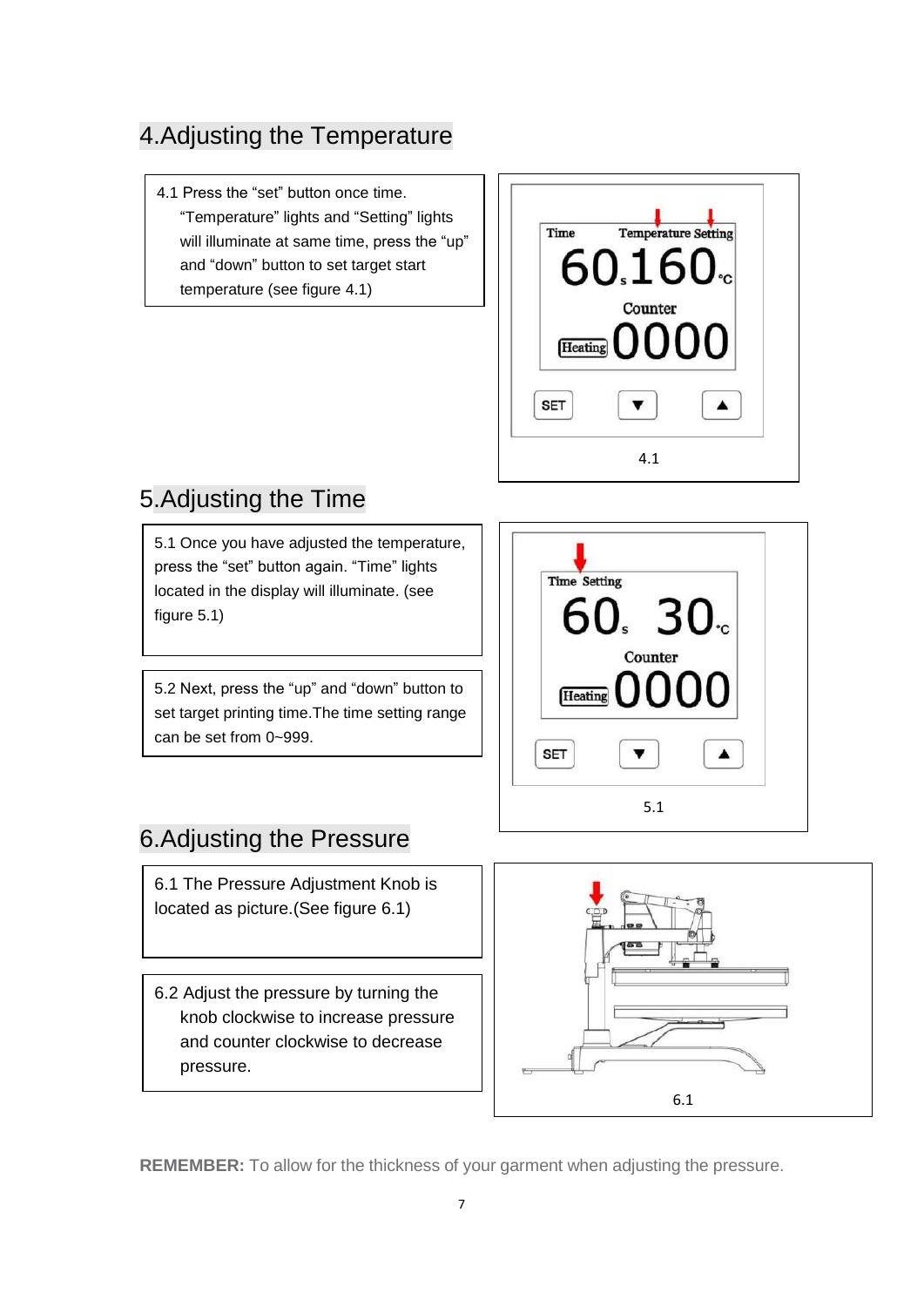### 7.Printing And Pressing

- Once your equipment has reached the designated start temperature:
- Position mug and application and proceed to press.
- This procedure will start the automatic timing process.
- Please note machine will heat up from start temperature to printing temperature then time starts to count down.
- The timer will automatically count down to zero then circuit board will alarm when the press cycle is complete.
- The timer will automatically re-set and you are ready to continue with the next application.

#### 8.Switch Between F/C

j

| 8.1 Press "set" button for 4 seconds to<br>enter into second level menu. Display<br>as below.(see figure 8.1) | 8.2 Press "set" button to select "SL2"<br>mode(See figure 8.2) |  |
|---------------------------------------------------------------------------------------------------------------|----------------------------------------------------------------|--|
| 8.3 Press up and down button to set value<br>at 0 or 1, 0 for celsius, 1 for<br>Fahrenheit.                   | 8.4 Press "set" button 4 seconds to quit.                      |  |

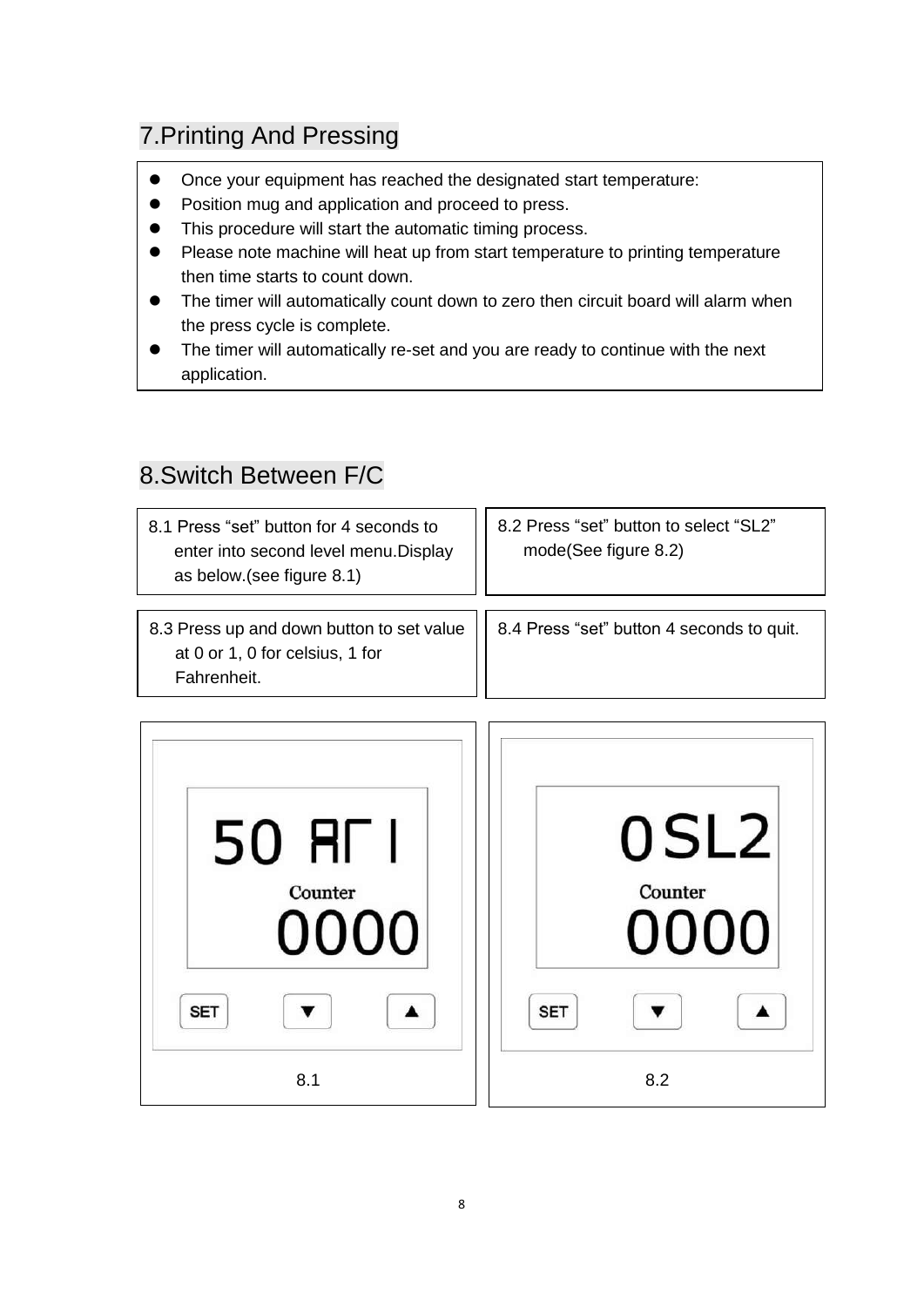## 9.Temperature Calibration

| 9.1 Press "set" button for 4 seconds to<br>enter into second level menu. Display<br>as below.(see figure 8.1) | 9.2 Press "set" button to select "Pb" mode<br>(See figure 8.2) |
|---------------------------------------------------------------------------------------------------------------|----------------------------------------------------------------|
| 9.3 press "up" and "down" button to make<br>temperature calibration.                                          | 9.4 Press "set" button 4 seconds to quit.                      |
| 50 RF I<br>Counter<br>0000<br><b>SET</b><br>9.1                                                               | Pb<br>5<br>Counter<br>0000<br><b>SET</b><br>9.2                |

| if temperature on heater is higher than | If temperature on heater is lower than |
|-----------------------------------------|----------------------------------------|
| circuit board shows, pls raise the Pb   | circuit board shows, pls reduce the Pb |
| value.                                  | value.                                 |
| Example:                                | Example:                               |
| Heater temperature: 190C                | Heater temperature: 185C               |
| Circuit board temperature: 185C         | Circuit board temperature: 190C        |
| Pls set Pb Value at $(+5)$              | Pls set Pb Value at (-5)               |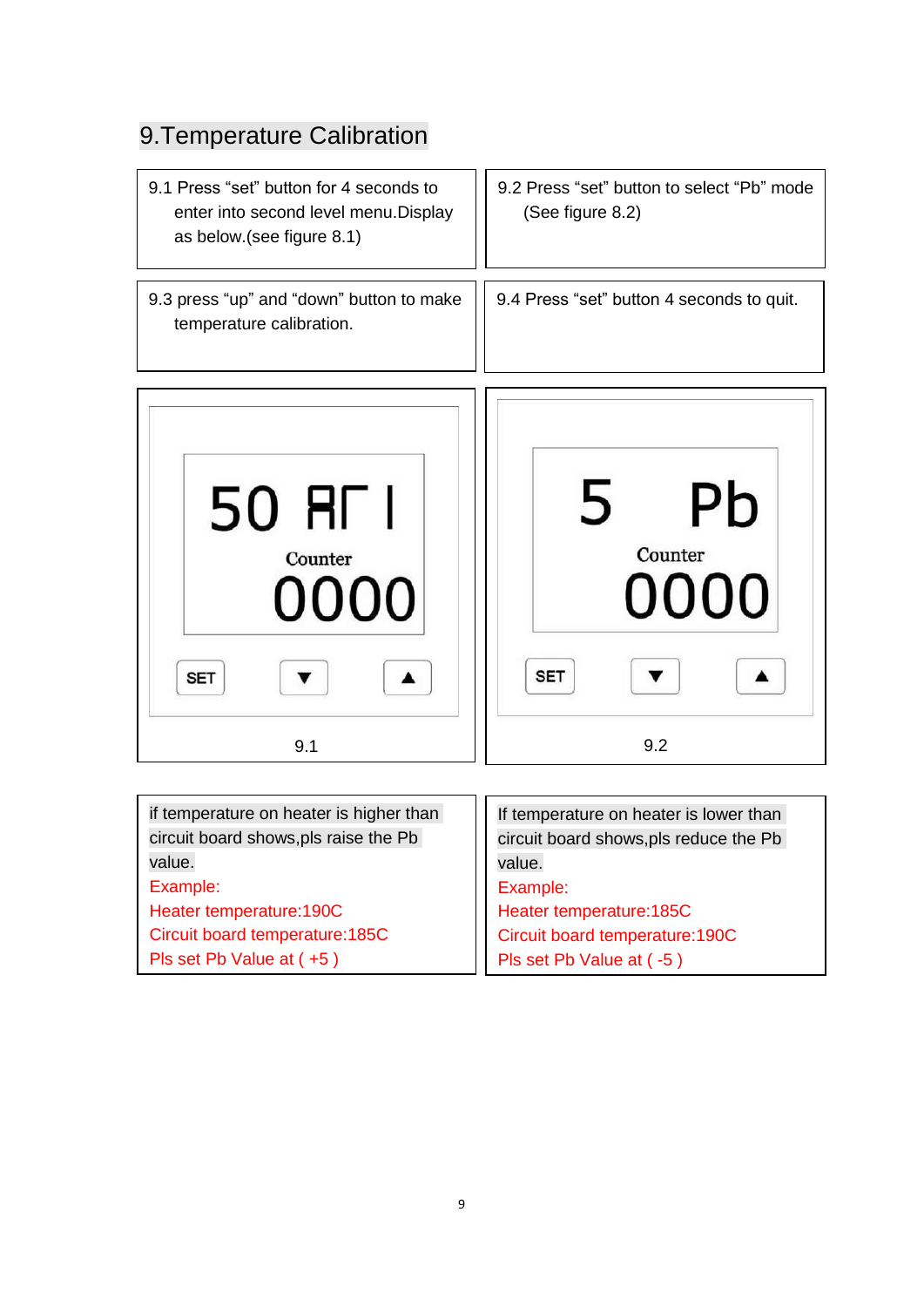#### Exploded Views And Parts List



| No.            | <b>Material No.</b> | <b>Chinese Name</b> | <b>English Name</b>     | Qty            |
|----------------|---------------------|---------------------|-------------------------|----------------|
| $\mathbf{1}$   | J.03.03.0037        | 脚垫-黑 XDD2512-148    | Rubber Foot XDD2512-148 | 6              |
| $\mathcal{P}$  | J.03.05.0720        | 底座-303              | Machine Base-303        | 1              |
| 3              | J.03.05.0392        | 轴杆锁定螺丝              | Ramlock locking screw   | 1              |
| 4              | J.03.06.0064        | 弹垫 15*10*0.3        | Washer 15*10*0.3        | $\mathfrak{p}$ |
| 5              | J.03.06.0063        | 平垫 16*10*1          | Washer 16*10*1          | 1              |
| 6              | J.03.05.0124        | 嵌套底座                | Ramlock base            | 1              |
| $\overline{7}$ | J.03.06.0162        | 沉头螺栓 M5*10          | Counterhead bolt M5*10  | 4              |
| 8              | J.03.05.0125        | 嵌套锁扣                | Ramlock locking sheet   | 1              |
| 9              | J.03.05.0122        | 嵌套手柄                | Ramlock handle          | 1              |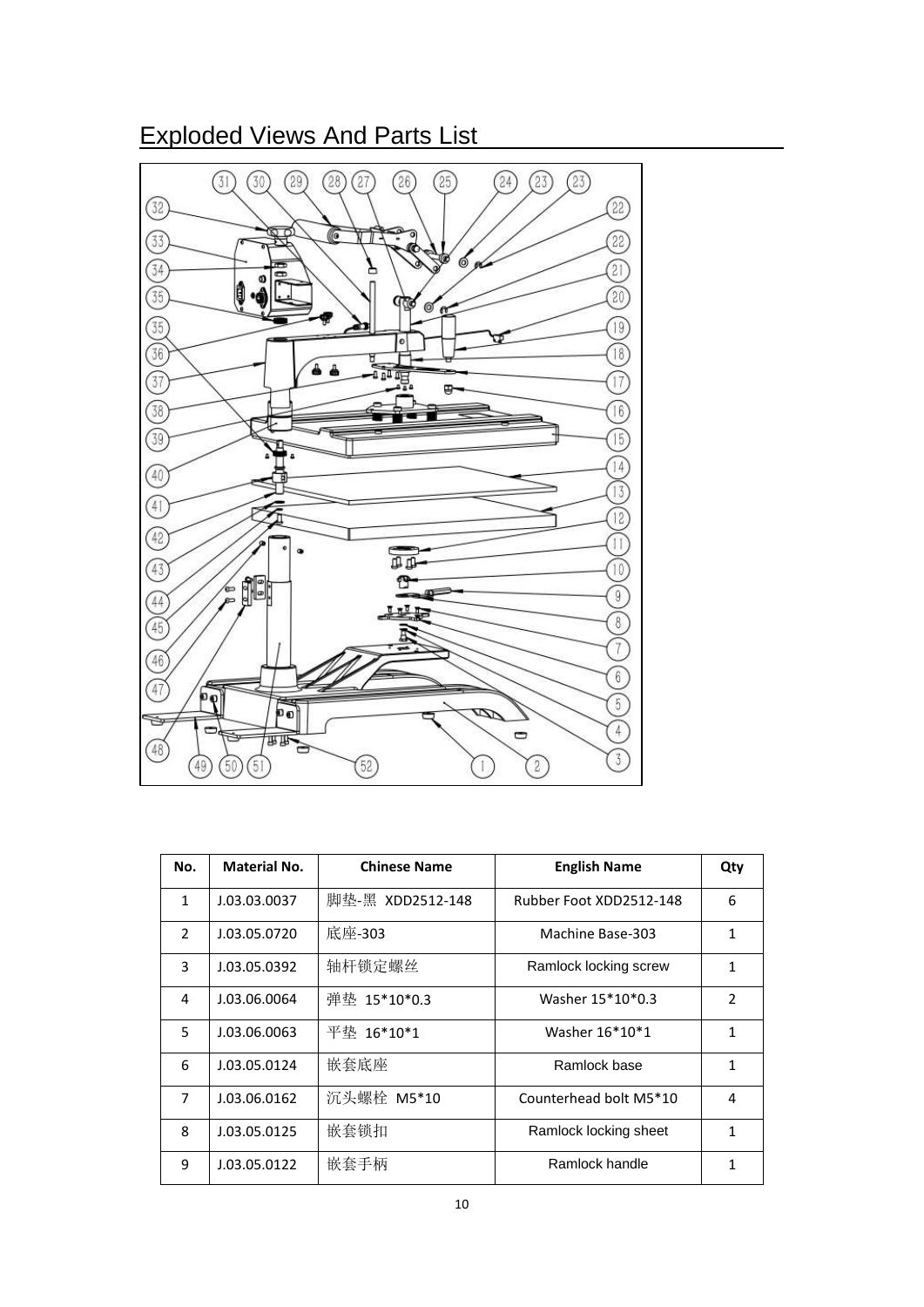| 10 | J.03.05.0126 | 嵌套凸卡            | Ramlock locking set(male)   | $\mathbf{1}$   |
|----|--------------|-----------------|-----------------------------|----------------|
| 11 | J.03.06.0166 | 半圆头螺栓-黑 M8-16   | Ball headed bolt M8-16      | 4              |
| 12 | J.03.05.0123 | 嵌套凹卡            | Ramlock locking set(female) | $\mathbf{1}$   |
| 13 | J.02.02.0021 | 底板 LP-1620-C-S  | Lower platen<br>LP-1620-C-S | $\mathbf{1}$   |
| 14 | J.03.07.0001 | 硅胶垫 SP-1620-9-G | Silicon pad SP-1620-9-G     | $\mathbf{1}$   |
| 16 | J.03.06.0124 | 盖形螺帽-黑 M10      | Cap nut M10                 | $\mathbf{1}$   |
| 17 | J.03.05.0726 | 摇头手柄-303        | Swing arm                   | $\mathbf{1}$   |
| 18 | J.03.06.0239 | 无油忖套            | Oilless bush                | 1              |
| 19 | J.03.06.0044 | 胶木转动手柄 M10*85   | handle                      | $\mathbf{1}$   |
| 20 | J.03.04.0091 | 接近开关 MC-38-1    | Magent switch MC-38-1       | $\mathbf{1}$   |
| 21 | J.03.05.0739 | 升降轴-303         | Up-down axle                | $\mathbf{1}$   |
| 22 | J.03.06.0242 | E 型卡簧 8-1       | E shape jump ring           | 4              |
| 23 | J.03.03.0046 | 胶垫圈-20x10x1.8   | Washer 20x10x1.8            | 8              |
| 24 | J.03.05.0731 | 转轴-2-303        | Pin-2                       | $\mathbf{1}$   |
| 25 | J.03.03.0130 | 胶垫圈-20x10x7.8   | Washer 20x10x7.8            | $\overline{2}$ |
| 26 | J.03.05.0730 | 转轴-1-303        | $Pin-1$                     | $\mathbf{1}$   |
| 27 | J.03.03.0132 | 胶垫圈-20x10x17    | Washer 20x10x7.8            | $\overline{2}$ |
| 28 | J.03.03.0038 | 脚垫 XD1710-148   | Rubber foot XD1710-148      | $\mathbf{1}$   |
| 30 | J.03.05.0737 | 限位螺栓-303        | <b>Balance screw</b>        | $\mathbf{1}$   |
| 31 | J.03.04.0107 | 航空插头 2 芯 (插头)   | 2 phase aviation plug       | $\mathbf{1}$   |
| 32 | J.03.06.0250 | 波纹旋钮            | Pressure screw              | $\mathbf{1}$   |
| 35 | J.03.06.0237 | 推力轴承            | thrustbearing               | 2              |
| 36 | J.03.06.0032 | 直纹把手-黑 M5-18-10 | Fast screw M5-18-10         | 4              |
| 37 | J.03.05.0725 | 摇臂-303          | Swing arm                   | $\mathbf{1}$   |
| 38 | J.03.06.0165 | 半圆头螺栓-黑 M5-12   | Ball headed bolt M5-12      | 4              |
| 39 | J.03.06.0141 | 半圆头螺栓-黑 M4-6    | Ball headed bolt M5-12      | 6              |
| 40 | J.03.06.0238 | 无油忖套            | Oilless bush                | $\overline{2}$ |
| 41 | J.03.05.0723 | 调节螺母-303        | Adjust screw nut            | 1              |
| 42 | J.03.05.0724 | 调节螺栓-303        | Adjust screw bolt           | $\mathbf{1}$   |
| 45 | J.03.06.0166 | 半圆头螺栓-黑 M8-16   | Ball headed bolt M8-16      | 1              |
| 47 | J.03.06.0102 | 半圆头螺栓 M6*16     | Ball headed bolt M6*16      | 4              |
| 48 | J.03.05.0722 | 摇头挡块-303        | Stop block                  | 2              |
|    |              |                 |                             |                |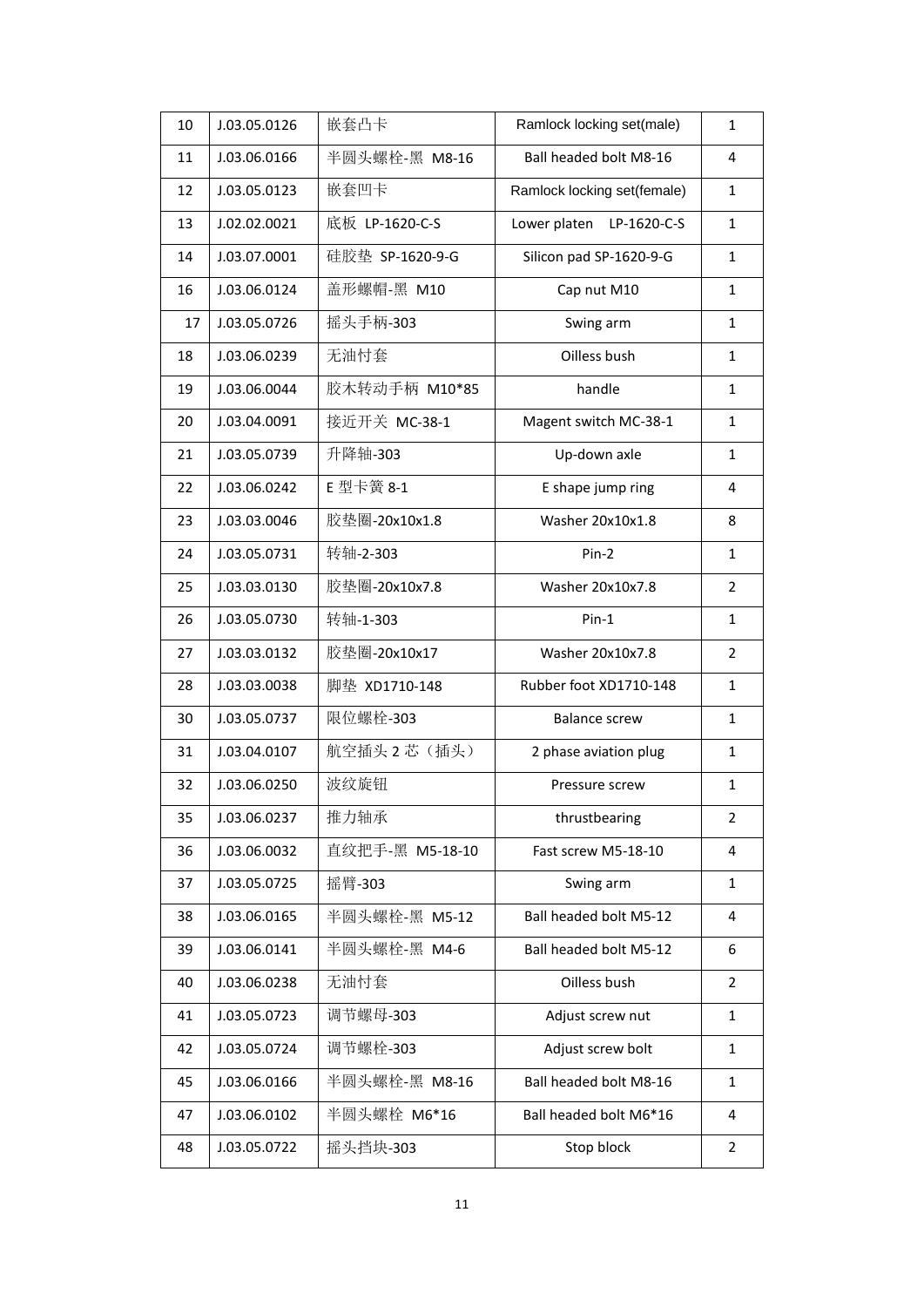| 49 | J.03.05.0938 | 后背支撑块-303 | Support foot |  |
|----|--------------|-----------|--------------|--|
|    | J.03.05.0721 | 固定轴-303   | Fix axle     |  |

#### **Heat Platen Assemble Set**



| No.            | <b>Material No.</b> | <b>Chinese Name</b> | <b>English Name</b>        | Qty            |
|----------------|---------------------|---------------------|----------------------------|----------------|
| $\mathbf{1}$   | J.02.01.0032        | 发热板-HP-1620-S2      | Heat platen HP-1620-S2     | 1              |
| $\mathcal{P}$  | J.03.04.0076        | 热电阻 PT-100          | Machine Base-303           | 1              |
| 3              | J.03.04.0062        | 温控保险器               | Themo couple               | 1              |
| 4              | J.03.06.0104        | 半圆头螺栓-黑 M3-6        | Ball headed bolt M3-6      | $\overline{2}$ |
| 5              | J.03.05.0796        | 发热板罩壳-1620-303      | Heat platen cover 1620-303 | 1              |
| 6              | J.03.03.0051        | 螺丝盖帽-黑 SC-M4        | Screw cover                | 4              |
| $\overline{7}$ | J.03.06.0145        | 半圆头螺栓-黑 M4-8        | Ball headed bolt M4-8      | 4              |
| 8              | J.03.06.0244        | 压缩弹簧-303            | Sprin-303                  | 4              |
| 9              | J.03.06.0245        | 塞打螺栓-M8-10*30       | Shoulder screw M8-10*30    | 4              |
| 10             | J.03.05.0738        | 吊板-303              | Holding sheet-303          | 1              |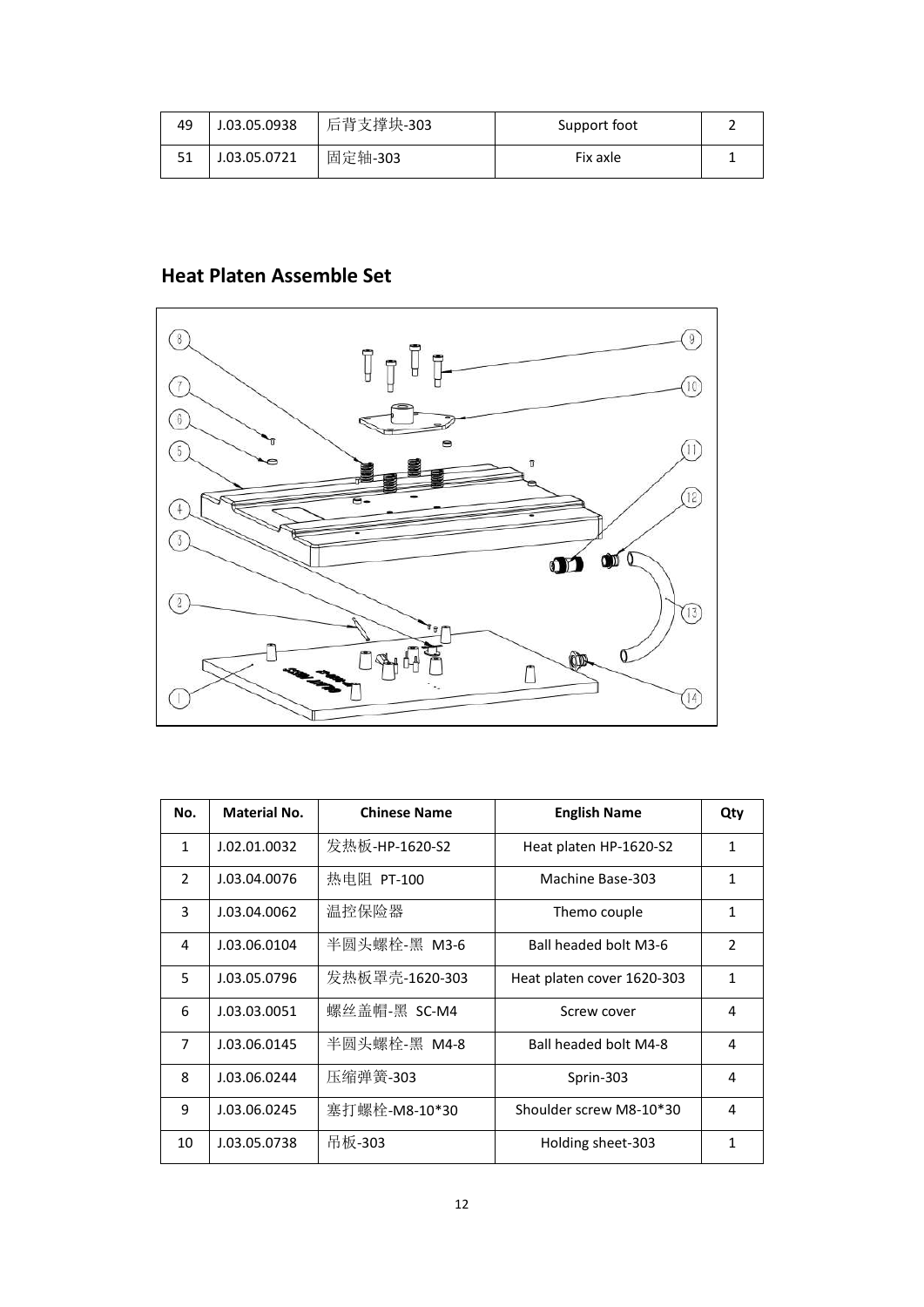| 11 | J.02.04.0093 | 航空插头 5 芯 (插头) | 5 phase Avaiation plug   |  |
|----|--------------|---------------|--------------------------|--|
| 12 | J.03.05.0091 | 导管接头 B        | Tube connector B         |  |
| 13 | J.04.04.0006 | PP 阻燃波纹管 Φ17  | PP tube                  |  |
| 14 | J.03.05.0381 | 导管接头 (配螺母)    | Tube connector(with cap) |  |

#### **Handle Assemble Set**



| No.            | <b>Material No.</b> | <b>Chinese Name</b> | <b>English Name</b>       | Qty |
|----------------|---------------------|---------------------|---------------------------|-----|
| 1              | J.03.06.0108        | 塞打螺栓 M8-10*16       | Ball headed bolt M8-10*16 | 2   |
| $\mathfrak{p}$ | J.03.03.0129        | 胶垫圈-20x10x6         | Washer 20x10x6            | 2   |
| 3              | J.03.05.0741        | 连杆-303              | Arm link                  | 2   |
| 4              | J.03.06.0190        | M8 弹垫-黑             | M8 washer                 | 2   |
| 5              | J.03.06.0262        | 盖形螺帽 M8             | M8 cap nut                | 2   |
| 6              | J.03.03.0038        | 脚垫 XD1710-148       | Rubber foot XD1710-148    |     |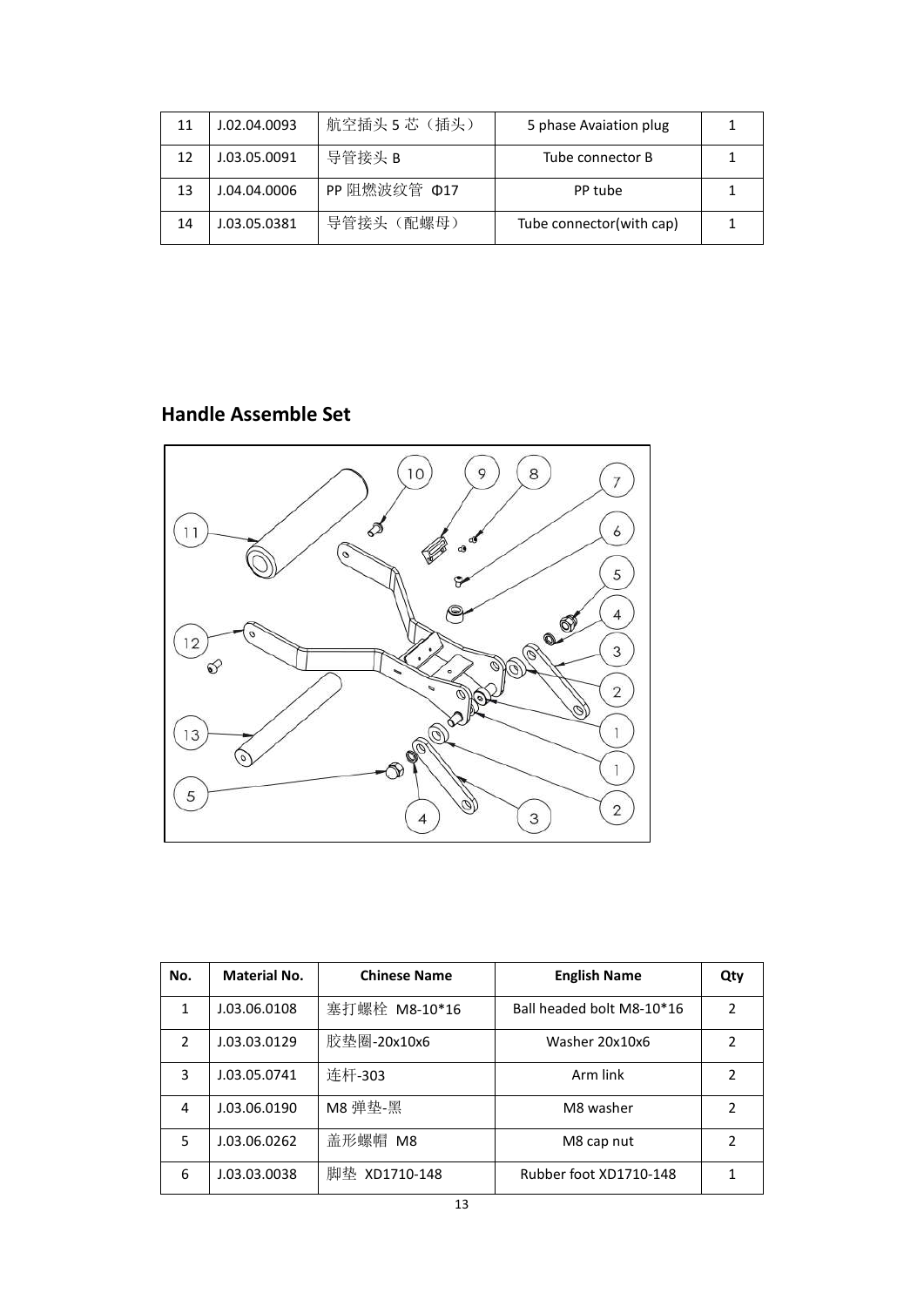| 7  | J.03.06.0117 | 半圆头螺栓-黑 M4-10    | Ball headed bolt M4-10 |   |
|----|--------------|------------------|------------------------|---|
| 8  | J.03.06.0095 | 半圆头螺栓-黑 M3-8     | Ball headed bolt M3-8  | 2 |
| 9  | J.03.04.0092 | 接近开关(磁铁)         | Magnet Switch MC-38-2  |   |
|    |              | MC-38-2          |                        |   |
| 10 | J.03.06.0139 | 半圆头螺栓-黑 M6-12    | Ball headed bolt M6-12 | 2 |
| 11 | J.03.03.0034 | 手柄轴胶套            | Foam grip              |   |
| 12 | J.03.05.0728 | 手柄-303           | Machine arm            |   |
| 13 | J.02.05.0039 | 手柄轴 20-150 GH-51 | Handle shaft           |   |

#### **Control Box Assembe Set**



| 序号 | <b>Material No.</b> | <b>Chinese Name</b> | <b>English Name</b>   | Qty |
|----|---------------------|---------------------|-----------------------|-----|
|    | J.03.04.0079        | 船型开关 RK1-01         | On-off switch         |     |
| 2  | J.03.04.0148        | 控制板 GSK-H08         | Control board         |     |
| 3  | J.02.04.0139        | 过载保护器装线 10A         | Circuit breaker       |     |
| 4  | J.03.04.0078        | 双排三位接线排             | <b>Terminal block</b> |     |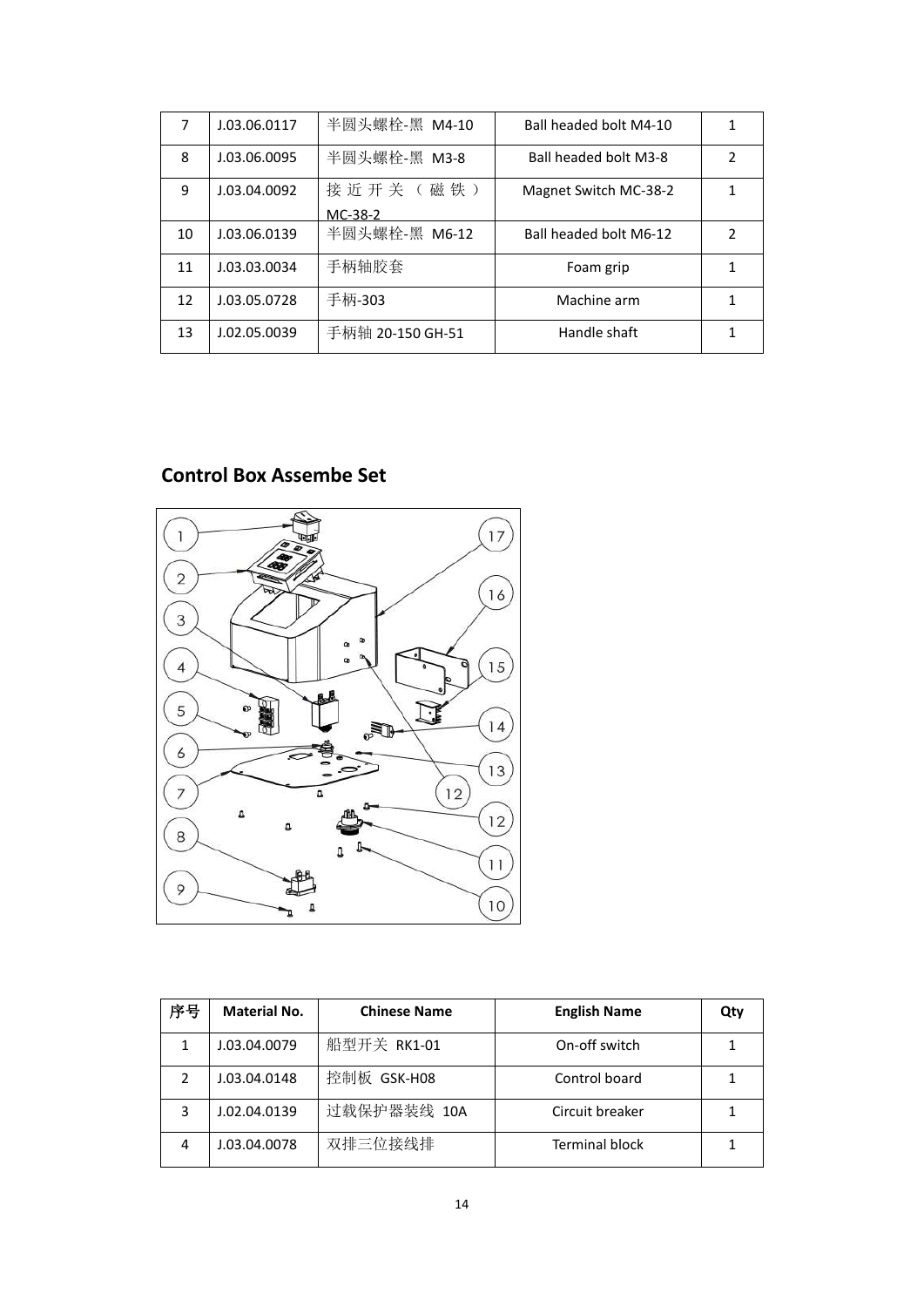| 5              | J.03.06.0117 | 半圆头螺栓-黑 M4-10  | Ball headed bolt M4-10 | 3             |
|----------------|--------------|----------------|------------------------|---------------|
| 6              | J.02.04.0095 | 航空插头 2 芯 (插座)  | 2 phase avaiation plug | 1             |
| $\overline{7}$ | J.03.05.0734 | 控制盒盖板-303      | Control box cover      | 1             |
| 8              | J.03.04.0077 | IEC 插座 DB-14-1 | socket                 | $\mathbf{1}$  |
| 9              | J.03.06.0077 | 沉头螺栓-黑 M3-8    | Countersunk screw M3-8 | $\mathcal{P}$ |
| 10             | J.03.06.0117 | 半圆头螺栓-黑 M4-10  | Ball headed bolt M4-10 | 3             |
| 11             | J.02.04.0094 | 航空插头 5 芯(插座)   | 5 phase Avaiation plug | $\mathbf{1}$  |
| 12             | J.03.06.0141 | 半圆头螺栓-黑 M4-6   | Ball headed bolt M4-6  | 10            |
| 14             | J.02.04.0131 | 可控硅            | Triac                  | $\mathbf{1}$  |
| 15             | J.03.04.0050 | 散热片 CS-01      | Cooling sheet          | 1             |
| 16             | J.03.05.0735 | 控制盒支撑板-303     | Holding sheet          | 1             |
| 17             | J.03.05.0733 | 控制盒-303        | Control box            | 1             |